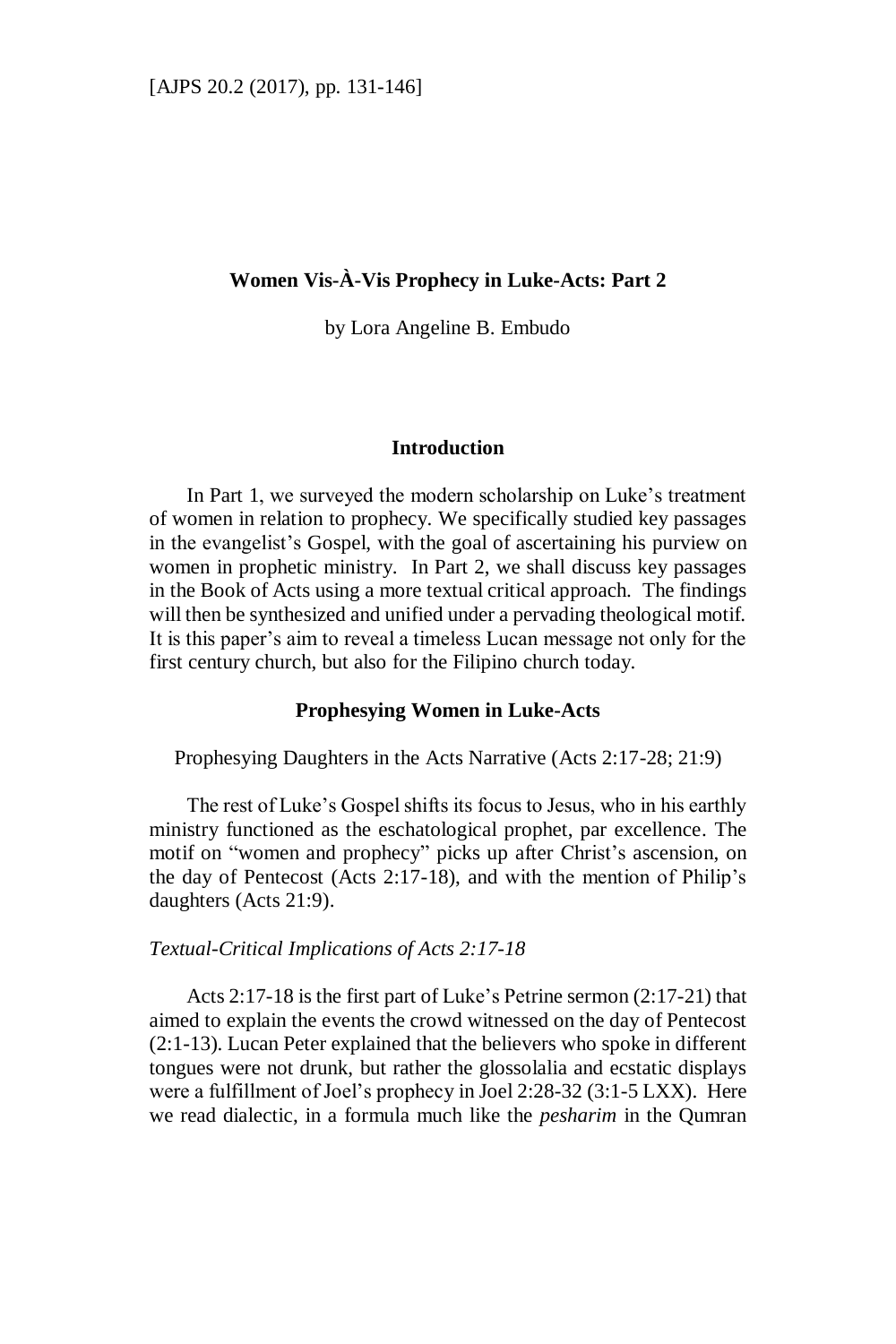scrolls.<sup>1</sup> Luke was saying, "This is that which was spoken by the prophet Joel." Joel 2:28-32 was a prophecy set in the backdrop of his summons to true repentance. Israel had just endured an invasion of locusts, a precursor of worst things to come in "the day of the Lord" (1:1-2:17). After assuring the people that God will take pity on them and restore them (2:18-27), he prophesied that the Spirit will be poured out, with accompanying wonders in the sky and on the earth (2:28-31) and that those who called on the name of the Lord will be delivered (2:32). This outpouring was "for all people," and the result will be that they will prophesy and see visions. According to Joel, the sign of the Spirit's inbreaking activity (and of God's activity and presence as well) is prophetic inspiration accompanied by visions and dreams.

Thus, when Lucan Peter explained the ecstatic events witnessed by the crowd, he pointed to the fulfillment of Joel's prophecy. The glossolalia and exuberance were but prophetic activities akin to Old Testament prophetic behavior (1 Sam. 10:5-6, 10-13; 19:20-24). Simply said, the Pentecost event was the astounding fulfillment of God's promise to pour out His Spirit in the days of the Lord.

Due to several departures from the LXX, many have agreed that Luke was not just quoting the Joel passage; rather he interpreted and applied it to the current situation.<sup>2</sup> In relation to the current study, four textual changes from the LXX will help us understand the implications of Acts 2:17-18 for women vis-à-vis prophecy: (1) change from μετά ταῦτα to ὲν ταις ὲσχάταις ἡμέραις and insertion of λέγει ὁ θεός in Acts 2:17a; (2) insertion of γε in Acts 2:18a; (3) double insertion of μου after male servants and female servants in Acts 2:18a; and (4) addition of και προφητεύσουσιν in Acts 2:18b.

<sup>&</sup>lt;sup>1</sup>There is dialectic in Peter's sermon. On one end is the significance of the Pentecost event as the fulfillment of a prophecy; while on the other end is the significance of an obscure prophecy as understood in light of current events. This can be compared to the Pesharim, an exegetical method used by writers of the Qumran scrolls. With it they interpret a prophecy relevant to the present time. The approach is much more common in Luke's Petrine Sermon and reflects Luke's knowledge of early apostolic preaching. Craig Keener, *Acts: An Exegetical Commentary: Introduction and 1:1-2:47* vol. 1 (Ada, MI: Baker Academic, 2012), 873-874.

<sup>2</sup>Most scholars agree that Luke translated from the Septuagint and not from the Hebrew scripture due to the predominance of Septuagintal terms and ideas. Regardless, the Septuagint translation of Joel 3:1-5 has no major variations from the Hebrew. John Stratzicich, *Joel's Use of Scripture and the Scripture's Use of Joel: Appropriation and Resignification in Second Temple Judaism and Early Christianity* (Leiden, Netherlands: Brill, 2007) 255-287; c.f. Josep Ruis-Camps and Jenny Reed-Heinundinger, "The Message of Acts in Codex Bezae: a Comparison with the Alexandrian Traditions," *Library of New Testament Studies* (London: T & T Clark, 2004), 181.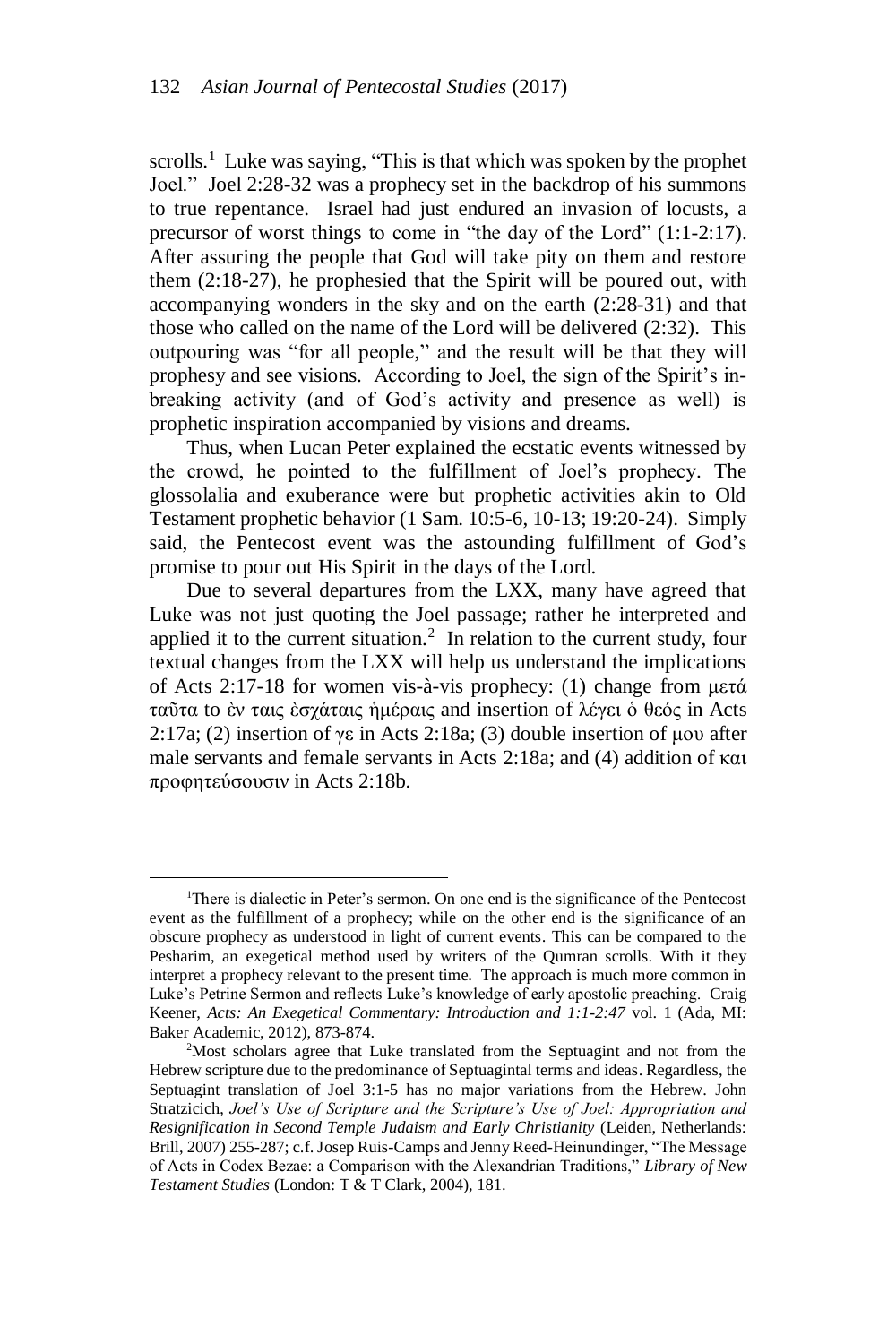a. Change from μετά ταῦτα to ὲν ταις ἐσχάταις ἡμέραις and insertion of λέγει ὁ θεός in Acts 2:17a

Joel begins his prophecy with the phrase καὶ ἔσται μετὰ ταῦτα (*and it shall come to pass afterwards*), a generic temporal expression which simply states that the event prophesied will happen sometime in the future.<sup>3</sup> Contextualizing this, Luke's Petrine sermon specifies the temporal frame to ἐν ταῖς ἐσχάταις ἡμέραις (*in the last days*).<sup>4</sup> This alteration is most likely theological rather than stylistic. It has the effect of specifying the fulfillment of Joel's prophecy to an eschatological time. According to Peter's sermon, this eschatological time has dawned and the astounding events at Pentecost are signs of its arrival.<sup>5</sup> The insertion of λέγει ὁ θεός (*says God*) further highlights the significance of the events that will come about, since God is identified as the speaker of the quotation. Plus, the prophetic formula placed clause-medially serves as a focus marker, giving prominence to the core of Peter's sermon, viz. the outpouring of the Spirit.<sup>6</sup>

Thus, both alterations contextualize Joel 2 to the discourse context of Acts  $2.7$  It theologically emphasized that the events of Pentecost belong to the activity of God in the last days. The in-breaking of prophetic activity is an eschatological act of God and is a prolepsis to the consummation of the kingdom. Interestingly, this prophetic enabling is not limited to key church figures; instead, it is available to the entire community, even to women. This exemplary inclusion is reinforced by Luke's insertion of γε in Acts 2:18a.

b. Insertion of γε in Acts 2:18a

Runge poses a dilemma in determining the function of the clause καὶ ἐπὶ τοὺς δούλους καὶ ἐπὶ τὰς δούλας (*and on the male slaves and on the female slaves*) in Joel 3: 2 (LXX).<sup>8</sup> He proposes these two options: (1)

<sup>3</sup>C. K. Barrett, *A Critical and Exegetical Commentary on the Acts of the Apostles: The Acts of the Apostles vol. 1* (London, UK: T & T Clark, 1994, 2004), 136.

<sup>4</sup>Steve Runge, "Joel 2:28-32a in Acts 2:17-21: The Discourse and Text-Critical Implications of Variations from the LXX" in 'Greek Bible' Section, *Society of Biblical Literature Annual Meeting* (San Diego, CA: Nov. 17-20, 2007), 3.

<sup>5</sup>Peter's "last days" did not begin at Pentecost. It began during the birth of the Messiah (Luke 1-2), and will be consummated in His return (Acts 1:6-7). Keener, *Acts vol. 1,* 878- 879.

<sup>&</sup>lt;sup>6</sup>Runge proposes that. by placing the formula clause-medially (and not clause-initial or clause-final), Luke effectively delayed the disclosure of what will happen, creating a greater sense of expectancy. Runge, 3.

<sup>7</sup> Ibid.

<sup>8</sup>Runge notes that the clauses in Joel 3:1c-1d, "And your sons and daughters will prophesy, and your old men will dream dreams, your young men will see visions,"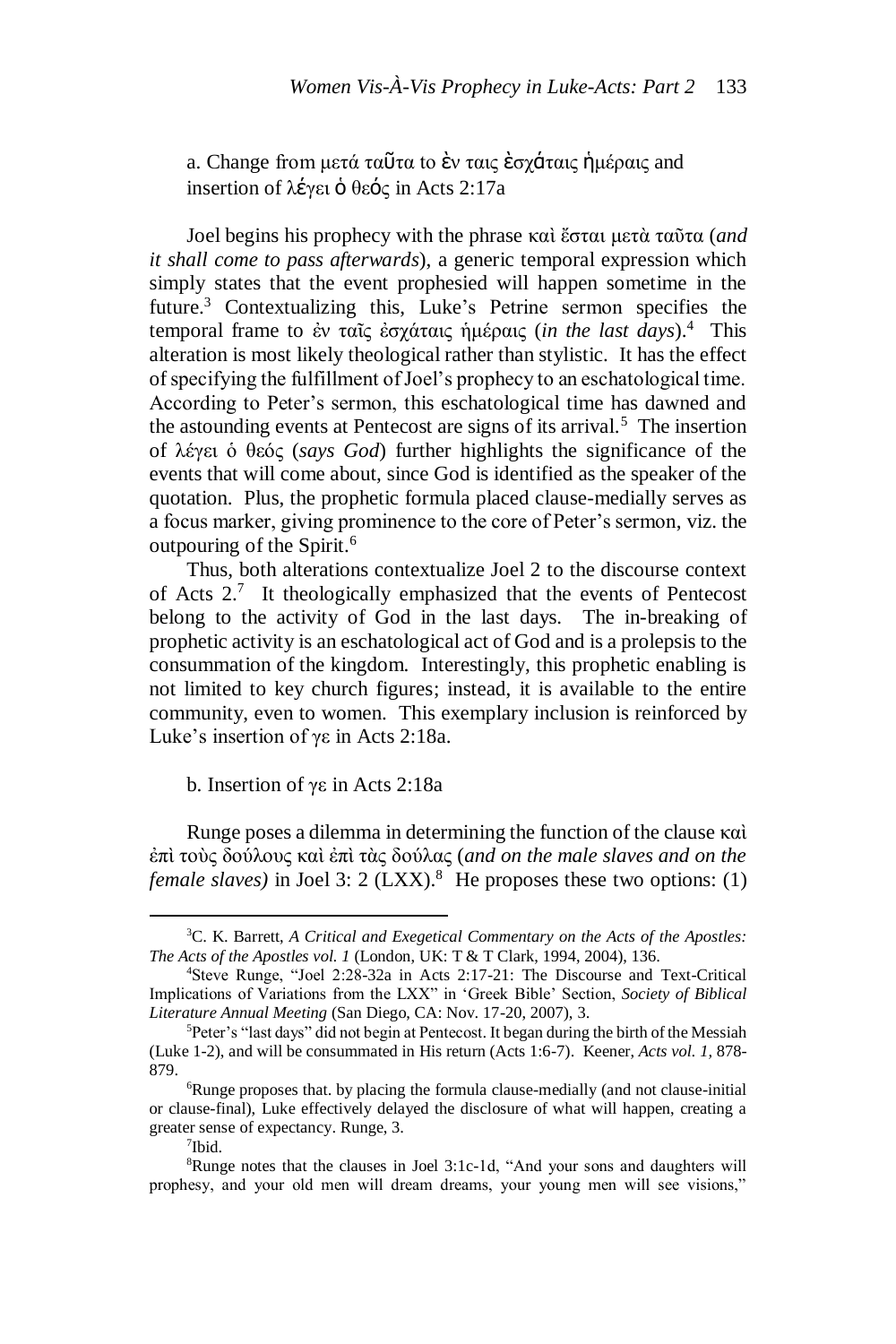the clause is fronted in a contrastive manner, similar to vv. 3:1c-1d; or  $(2)$  the clause was fronted for emphatic purposes.<sup>9</sup> If it is contrastive, then the clause will answer the question: "In comparison to the elders or young men, what happens to the male slaves and female slaves when they receive the Spirit?" But if it is emphatic, then the clause functions to answer the question, "Who else will receive the Spirit's prophetic gift?" Either way is plausible for the text; but Runge concludes that, in the case of the LXX, the function of the clause is ambiguous.<sup>10</sup>

Runge's conclusion is why Luke's insertion of γε in Acts 2:18a is worth deliberating. In Luke's rendition, he begins the clause with a prepositional phrase "καί γε" (*kai ge,* and even) before he mentions the topical clause. Considering the ambiguity of the LXX, this insertion has the effect of disambiguating the function of the topical clause  $\dot{\epsilon}\pi\dot{\tau}$  τους δούλους μου καὶ ἐπὶ τὰς δούλας μου (*and even on my male slaves and on my female slaves*).<sup>11</sup> The preposition γε clarifies that the speaker is not contrasting the topics, but rather he is emphasizing the extreme extent of the Spirit's outpouring.<sup>12</sup> Basically, Luke's Petrine sermon declares, "Who else shall receive the outpouring of the Spirit? The young, the old,—even my male and female servants!" Luke makes explicit the inclusivity or impartiality of the eschatological gift, which was ambiguous in Joel's prophecy. This properly suggests that, for Luke, the Spirit of prophecy surmounts socio-cultural, age, and gender barriers. The exemplary extent of the Spirit's reception only reinforces the idea that the entire community of believers (regardless of age, gender, or status) is expected to be an eschatological community of prophets.<sup>13</sup>

functioned contrastively—that is, sons and daughters and old men and young men were fronted to show how they are different from each other. However, the function of the next clause in verse 2, "Even on the male and female slaves, I will pour out my spirit in those days," is a bit uncertain. Runge wonders if the clause was fronted for a contrastive purpose or for an emphatic purpose. Runge, 5.

<sup>&</sup>lt;sup>9</sup>Runge, 5.

 $10$ Ibid.

<sup>&</sup>lt;sup>11</sup>Runge explains that when two coordinating conjunctions are used together, they often function to disambiguate the intended meaning of a clause. Ibid., 4.

 $12$ Runge, 5.

<sup>13</sup>For a discussion on the prophethood of all believers see Roger Stronstad, *The Prophethood of All Believers: A Study in Luke's Charismatic Theology* (Sheffield, UK: Sheffield Academic Press, 1999, 2003)*,* 114-124; cf. Luke Timothy Johnson, *Prophetic Jesus, Prophetic Church: The Challenge of Luke-Acts to Contemporary Christians* (Grand Rapids, MI: Eerdmans Publishing Co., 2011); cf. Keener, *Acts* vol. 1, 282-283.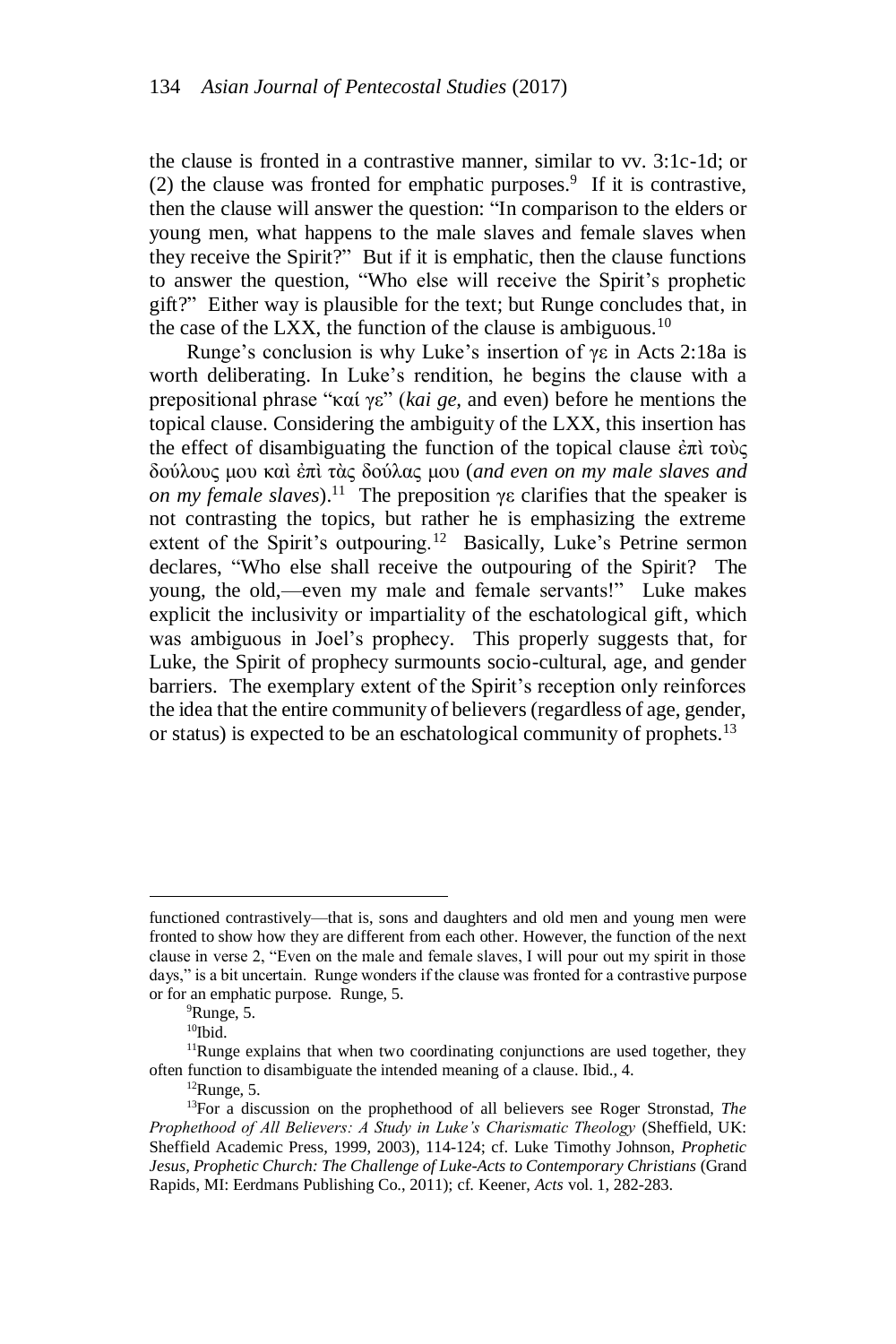c. Double insertion of μου after male servants and female servants in Act 2:18a

Luke's double insertion of μου in ἐπὶ τοὺς δούλους μου καὶ ἐπὶ τὰς δούλας μου (*in my male servants and in my female servants*) effectively conveys their role as God's own bondservants, rather than some generic slave. These words echo Mary's response to Gabriel in Luke 1:38, when she identified herself as the δούλη (*female bondservant*) of God. Mary serves as an example of a bondservant, that of being an agent of God's purposes in the eschaton. In the same way that she was used as a prophetic witness, believers who submit themselves to God as His bondservants may also receive prophetic enabling.

## d. Addition of καὶ προφητεύσουσιν in Act 2:18b

Undoubtedly, the insertion of this phrase is a theological reinforcement. In Joel's prophecy we can already identify the prophetic character of the Spirit's outpouring. But Luke's Petrine sermon makes it more explicit by inserting the phrase, καὶ προφητεύσουσιν *(and they will prophesy)*. He makes clear that the result of the eschatological gift is prophetic power. The Spirit poured out is the Spirit of prophecy. The recipients of this gift are members of the community of salvation and bondservants of God regardless of age, status, or gender (e.g. Mary).

## *Philip's Four Prophesying Daughters (Acts 21:9)*

Some 25 years after Luke's Petrine sermon, Luke mentions Philip's prophesying daughters in Acts 21:9, the verse stating:

| <sup>9</sup> τούτω δε ήσαν θυγατέρες | <sup>9</sup> And he had four unmarried |
|--------------------------------------|----------------------------------------|
| τέσσαρες παρθένοι                    | daughters, who prophesied.             |
| προφητεύουσαι. (21:9 GNT)            | (21:9 RSV)                             |

Noticeably, the text is not relevant to the point that Luke was making about Paul's missionary travel and purposeful moving towards Jerusalem (see context Acts 20:16-21:17). However, a majority of scholars today agree that Luke's intent for this text had to do with both casting a favorable light on Philip and maintaining his motif on gender balance.<sup>14</sup> In the Lucan gospel, he often paired male and female prophets (e.g., Zechariah and Elizabeth, Mary and Zechariah, Simeon and Anna). Now in Acts, he does so again, pairing Philip's four daughters with the

<sup>14</sup>Keener, *Acts vol. 1,* 3090.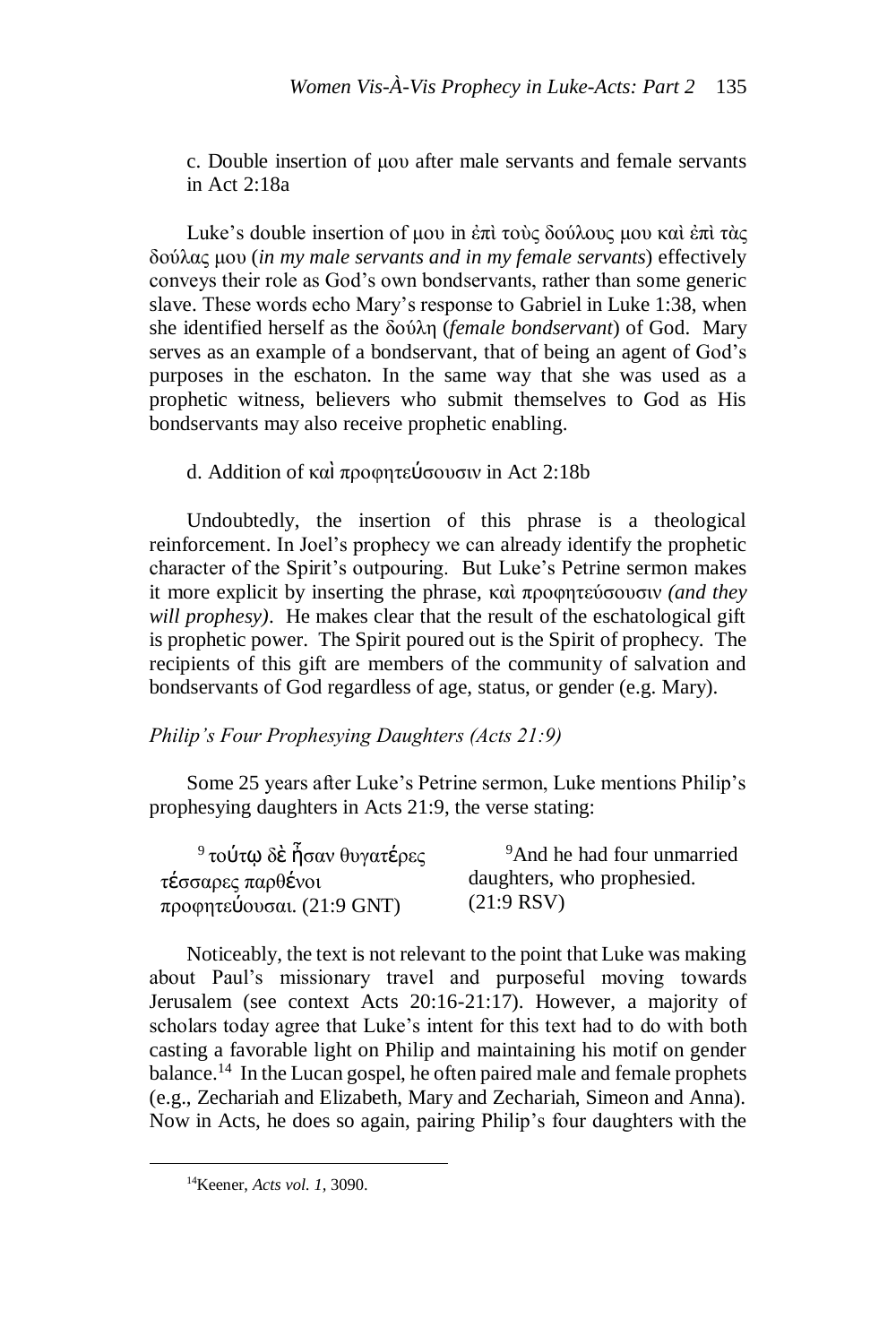prophet Agabus. The implication was that these four daughters were prophets too. This gender pairing also provides a narrative example of the fulfillment of Acts 2:17, "Your sons and daughters will prophesy." Luke's programmatic style of writing shows how the promise of 2:17-21 slowly came into fulfillment as the Gospel spread from Jerusalem and beyond and as the Christian communities flourished.

Interestingly, use of the present participle προφητεύουσαι (*propheteuousai,* who prophesied) instead of the noun προφῆτις (prophetess, Luke 2:36) demonstrates Luke's emphasis on the daughters' regular prophetic activity. By inference, these daughters' prophesying was accepted in their community and was considered as a source of honor for their Spirit-filled father.<sup>15</sup> It also indicated the existence of a self-sustaining charismatic community in Caesarea, which may be a proof of the fulfillment of the Pentecost promise.<sup>16</sup>

Some have argued that Luke's non-mention of the daughters' prophetic words signified his goal to either silence them or perhaps to lessen their authority.<sup>17</sup> But this is probably not the case. At the narrative level, Agabus' prophecy was more germane to the point Luke was making about Paul. Warnings to Paul about suffering in Jerusalem had been given in Acts 21:4 and 21:11. Some suggest that perhaps the daughters' prophesying also included warnings to Paul.<sup>18</sup> But since this assumption cannot be proven, we can best surmise that Luke preferred to highlight Agabus' prophetic words and actions, because it propelled the narrative forward. This does not mean that Luke lowered the authority or significance of the four daughters. It only means that he focused on that which could contribute to the overall plot of the story without undermining his motif on gender balance.<sup>19</sup>

Luke's inclusion of this text tells us that he and the early Christian community acknowledged the prophetic function and role of women. In fact, Eusebius indicates that these sisters were famous and enjoyed

<sup>&</sup>lt;sup>15</sup>In Luke's day, the behavior of children could either bring honor or dishonor to the parents. Being a man of the Spirit, Phillip would have been honored by the community because of the Spirit-filledness of his four virgin daughters. It would also identify him as a man fit for his evangelistic/prophetic office. Keener, 3092; cf. Turid Karlsen Seim, *The Double Message: Patterns of Gender in Luke and Acts* (Edinburgh, Scotland: T & T Clark, Ltd., 1994), 181; cf. Luke Timothy Johnson, *The Literary Function of Possessions in Luke-Acts,* SBL Diss. Ser. 39 (Missoula, MT, 1977), 53.

<sup>16</sup>Seim, 182-183.

<sup>17</sup>Mary Rose D' Angelo, "Women in Luke Acts: A Redactional View," *Journal of Biblical Literature 109/3* (1990), 453-460; cf. F. Scott Spencer, "Out of Mind, Out of Voice: Slave-Girls and Prophetic Daughters in Luke-Acts," *Biblical Interpretation 7, 2* (1999), 150; Wayne Grudem, *The Gift of Prophecy in the New Testament and Today* (Westchester, IL: Crossway Books, 1988), 95-96.

 ${}^{18}$ Grudem, 95.

<sup>19</sup>See also Craig Keener, *Acts vol.1,* 3091-3092.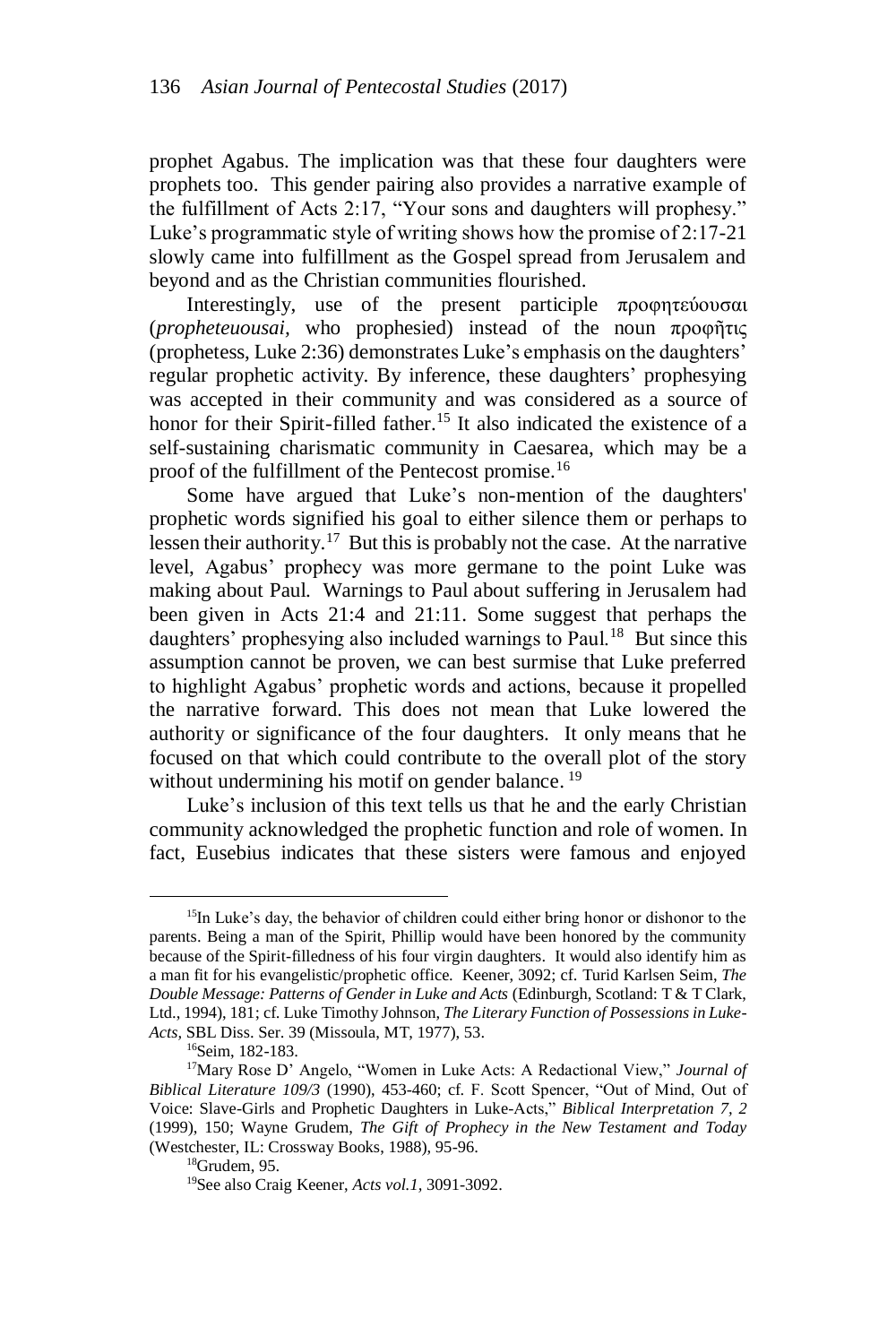public recognition from the first century and onwards.<sup>20</sup> They were said to have died in Asia Minor, where charismatic activity was ongoing and somewhat ecstatic in the early centuries.<sup>21</sup> Thus, Turid Seim's observation was correct when she wrote: "For Luke, the daughters' share in the gift of the Holy Spirit equipping them for prophetic activity is a significant feature of the eschatological fulfillment as promised by the prophet Joel."<sup>22</sup> Simply said, Luke's record of prophesying daughters, although fewer in Acts, gives evidence to the continued prophetic activity of women in the Christian communities.

Synthesis—Implications of Prophesying Daughters in Acts

The first part of Luke's Petrine sermon, Acts 2:17-18, explicitly declares that, in the last days, women are also recipients of the promised prophetic gift, regardless of age or status. The only qualifications needed are that they should be members of the salvific community and that they are willing to be bondservants of God. This eschatological gift was promised in the prophecy of Joel and realized on the day of Pentecost. It is characterized by prophetic enabling accompanied by visions and dreams. Its recipients are not gender-bound, for the Spirit of prophecy is inclusive and impartial. The in-breaking of prophecy among God's people is both: (1) a sign that the believers have entered the interim era of the last days and (2) a vocational empowerment for the task of witnessing. A proof that the impartiality or inclusivity of this promise has been realized is Luke's record of Philip's four prophesying daughters in Acts 21:9, which can be dated twenty-five years after Peter's Pentecost sermon. Luke's mention of them certainly indicates that women continued to be active in prophecy in the communities and that their prophesying was an accepted practice of the church.

## **Conclusion and Contemporary Relevance**

### Conclusion

We can better understand Luke's perspective on "women and prophecy" within his motif on the dawn of the eschatological era. He emphasized that the eschatological era is characterized by the outpouring of the Spirit, which results in the universalization of prophetic activity. These activities include inspired verbal utterance, charismatic revelation, signs and wonders, and Spirit-inspired joy—all of which overflow in

<sup>20</sup>Eusebius of Caesarea, *Historia Ecclessiastica III,* AD 326, 31.39; cf. Seim, 181.

<sup>21</sup>Seim, 181.

<sup>22</sup>Ibid., 183.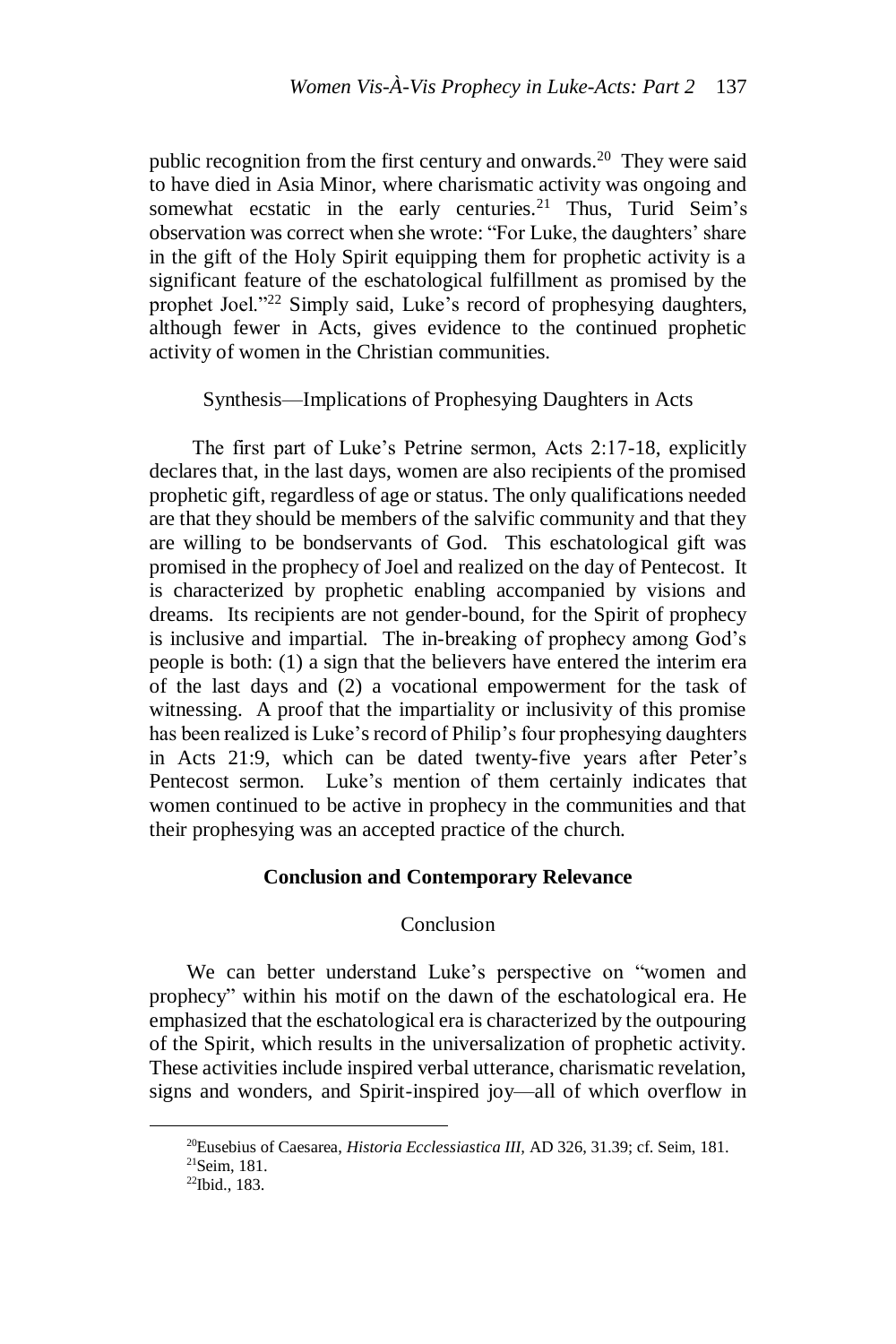praise. The intensity of prophetic activity in the community of both male and female believers serves as a sign that the "last days" has begun. It is also a prolepsis to the consummation of the kingdom.

This eschatological era is also characterized by status reversal, which is linked with the fulfillment of God's covenant purposes. Luke reversed the status of women, who in his days were marginalized. The barren, the virgin maiden, the widow, and the single daughters represent women on the outskirts of society. Both Jewish and Greco-Roman structures predominantly silenced their voices and confined them to the sphere of the household. Yet Luke portrays how the Spirit of God chooses women as agents of His revelation and proclamation. They are raised from obscurity and their status reversed. In the Kingdom of God, those who are lowly are lifted high; those who are silenced prophesy; those who are found incredible are validated. The presence of God among His people is the underlying power behind this reversal.

Lastly, the eschatological era is characterized by inclusivity or impartiality not only of salvation, but also of prophetic empowerment. The outpouring of the Spirit is upon "all flesh," and the call and enablement for prophetic ministry are inclusive and impartial—as inclusive and impartial as the salvation offered by Christ. There is now only one ministering body—Christ's body—to which believers belong. Ministry is thus founded on the freedom and responsibility of being part of the Body of Christ and in having received prophetic/charismatic empowerment. Therefore, gender, race, age, or social status no longer define ministerial qualification. Rather, identification with Christ and Spirit-giftedness enables and qualifies one to participate in end-time ministries.

Hence, for Luke, the prophetic activity of women is an expected exemplary phenomenon that serves both as a sign of the dawning of the eschatological age and as a vocational empowerment for last-days' witness. Scriptural evidence strongly negates the idea that Luke distanced women from prophecy. His careful arrangement of sources not only validates the prophethood of women, but also encourages its proper and continuous observance. Moreover, Luke was never ambiguous in relating women to the prophetic ministry. Instead, he makes explicit what was ambiguous in Joel's prophecy. It is, therefore, only right to conclude that Luke considers the prophetic ministry of women as acceptable for the church of his day.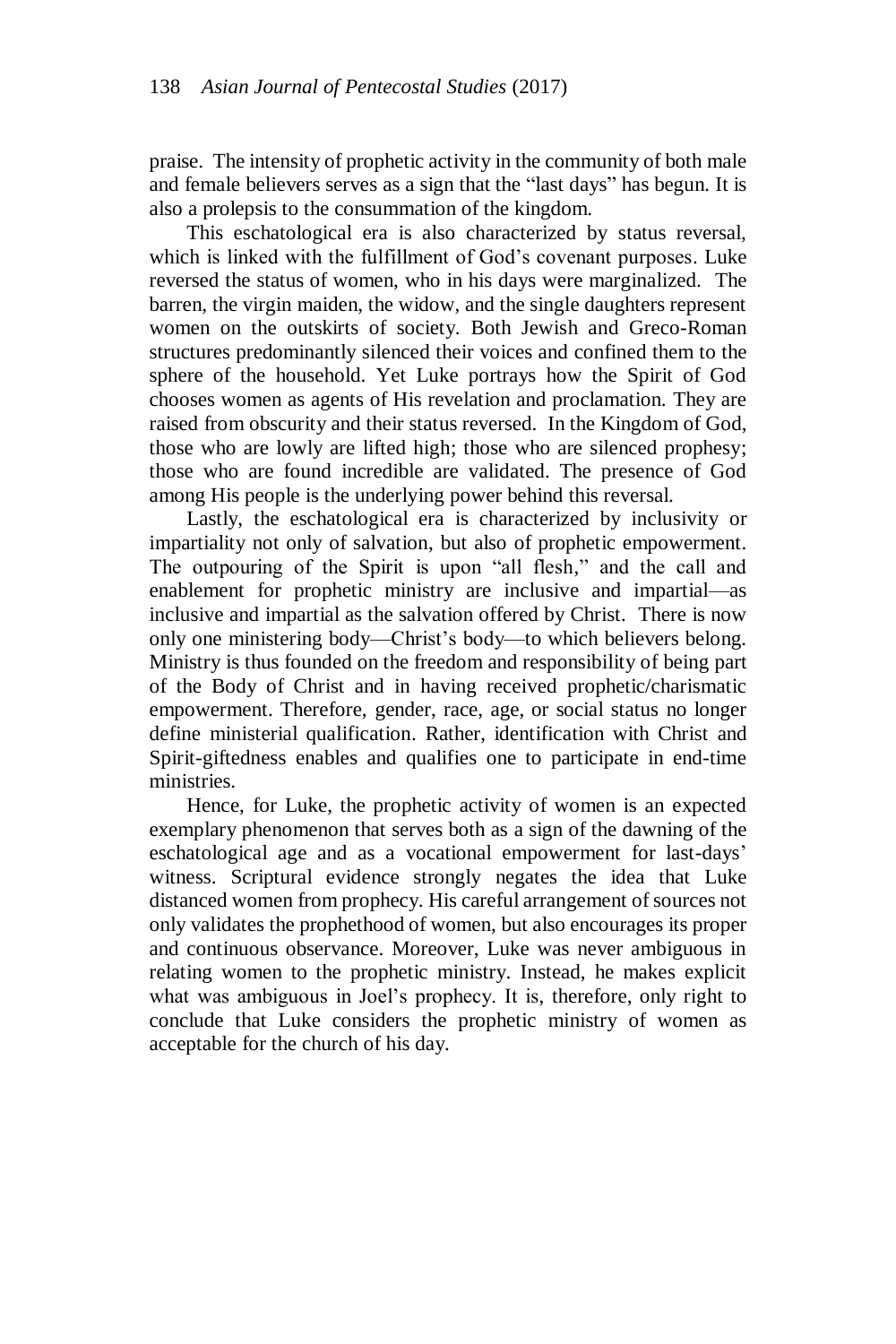### Contemporary Relevance for Today's Church

From a hermeneutical standpoint, Luke-Acts sets a repeatable biblical precedent for the church today.<sup>23</sup> Luke teaches via biblical narrative a timeless truth that is applicable for the church in the interim. This truth states that, in the last days, the Spirit of prophecy will be given to all believers for the task of universal witness (Acts 1:8; 2:17-39). There is an urgency and radical tone to this task, so much so that everyone—whether male or female, young or old, slave or free—is called to participate (Luke 10:1-16; Acts 2:1-39; 21:9). There are no longer gender or race requirements, but only the necessity of faith in Christ (Acts 2:38-39) and the eager reception of the gift of the Spirit (Luke 11:9-13) for those willing to be God's δούλους /δούλας. This eschatological task will continue in the inter-advent until Jesus' glorious return (Acts 3:21).

### Contemporary Relevance for the Filipino Church

This conclusion is encouraging, especially to Filipino women in church ministry. Although the Philippines ranked 7th among 144 countries in the world in terms of gender parity, it falls to the 61st position in terms of women in ministerial position. <sup>24</sup> It seems that, amid the country being predominantly Christians, it still has inhibitions as to women occupying ministerial positions. For instance, the Roman Catholic Church still denies the priesthood of women and relegates them to lay positions in the church. Also, the majority of Evangelical churches deny the prophetic voice of women, preferring their silence in the assembly or limiting their roles to non-verbal ministries. While this may be amenable to those women who have neither calling nor gifting in verbal ministries, what about those gifted prophetically? What about

<sup>&</sup>lt;sup>23</sup>Gordon Fee wisely points out that, "In matters of Christian practice, a biblical precedent that comes to us by way of narration or implication alone may often be regarded as a repeatable pattern for the later church." Gordon Fee, "Priority of Spirit Gifting for Church Ministry," in *Discovering Biblical Equality: Complementarity Without Hierarchy*, eds. Ronald W. Pierce and Rebecca Merrill Groothius (Downers Grove, IL: IVP Academic, 2001), 245-246.

 $24$ The Global Gender Gap Index of 2016 reported that the Philippines ranked 7th out of 144 countries in the world in terms of gender parity. However, Filipino the number of women in ministerial positions only garnered a score of 0.250, landing them in the 61st rank. World Economic Forum, "The Global Gender Gap Report 2016," http://reports.weforum.org/global-gender-gap-report-2016/economies/#economy=PHL (accessed March 2, 2017).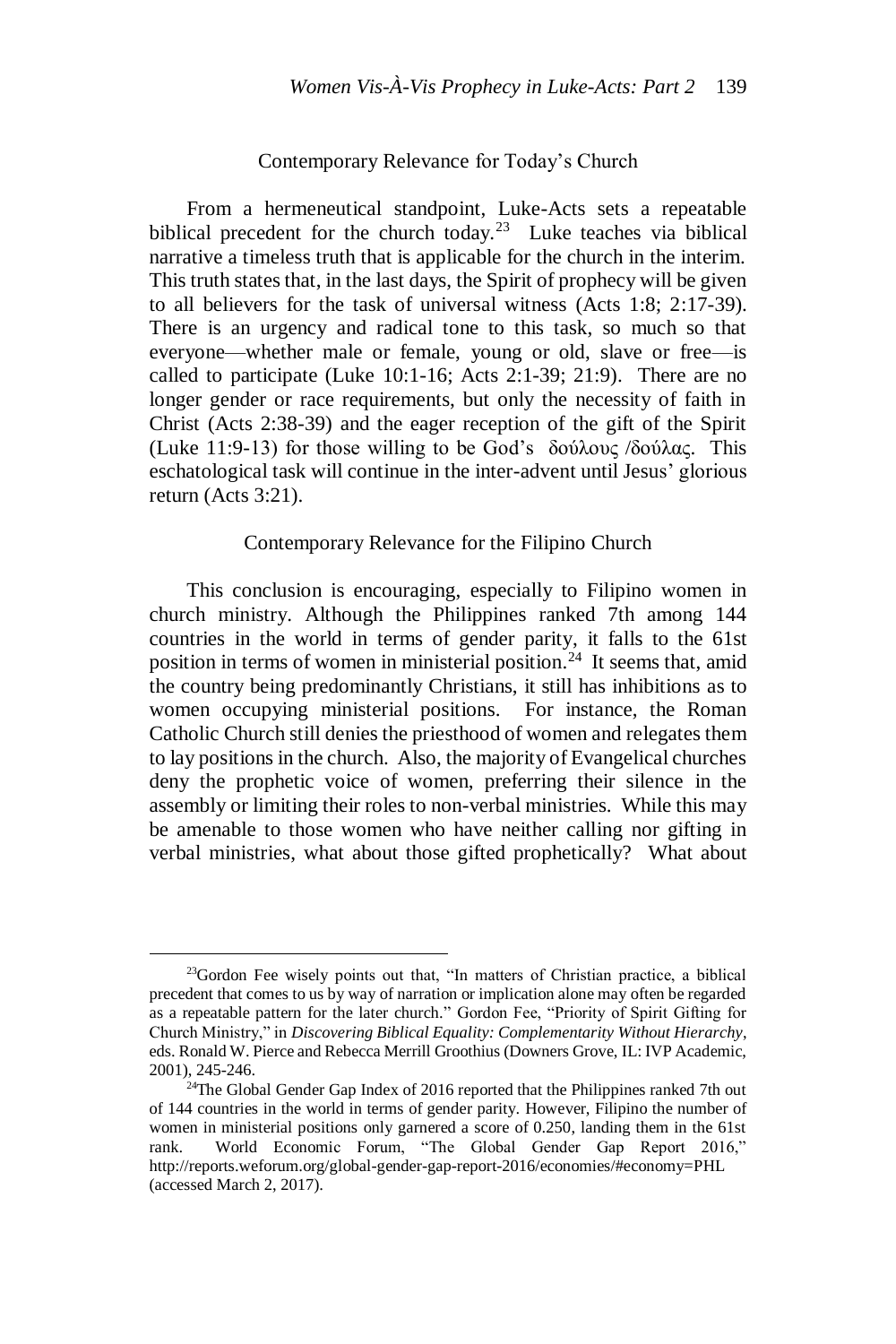those gifted and called to preach, teach, exhort, and expound Scripture?<sup>25</sup> Are they to remain silent? The answer is, of course, a clear "no!"

This study in Luke-Acts has already demonstrated that the Spirit of God empowers both men and women in the last days. There is a promise for the outpouring of the Spirit on the entire Christian community. This outpouring serves to empower everyone to participate in God's end-time activities. A limitation on women based on their gender and not on their gifting is discouraging for the mission of the Filipino church, especially in light of the Filipino diaspora.

Studies show that, in 2015, at least 2.4 million Filipinos worked abroad as Overseas Filipino Workers  $(OFW)<sup>26</sup>$  The percentage of female OFWs was higher than that of males  $(51.1 %$  vs.  $48.9%$ ).<sup>27</sup> This means that Christian Filipino women are dispersed around the globe as domestic helpers, nurses, English teachers, etc., some of whom may have the call and gifting to be end-time prophets of Christ. Equipping, ordaining, and encouraging these women would contribute greatly to the proclamation of the Gospel in areas where traditional church programs cannot reach. The Filipino church must consider that this diaspora may be part of God's plan. Luke-Acts makes it clear that the Spirit's gender inclusivity is meant to not only edify the church, but also for efficient gospel witness. Perhaps it is time to recognize that the Filipina Christian is an untapped potential for the church's end-time mission.

In light of this, the Filipino church should consider taking steps to encourage the acceptance and practice of biblical equality in the church. This move towards parity in ministerial roles is not for feminism's sake, but ultimately for the fulfillment of the church's mission in the world.

 $^{25}$ Ellis notes that prophetic ministry includes: forth-telling, foretelling, exhortation, teaching, healing, and expounding Scripture (like Jesus' earthly ministry). He concludes that the role of the prophet may overlap with that of the elder as it does that of the apostle and teacher, especially in certain teaching functions. E. Earle Ellis, "The Gospel of Luke*," New Century Bible* (Grand Rapids, MI: Eerdmans Publishing Co., 1983), 170 ff.; cf. Colin Brown, "Prophet," *New International Dictionary of the New Testament, Voumel. 3* (Grand Rapids, MI: Zondervan, 1986), 87-89.

<sup>&</sup>lt;sup>26</sup>The Philippines Statistics Authority, "Total number of OFWs estimated at 2.4 million (Results from the 2015 survey on Overseas Filipinos)," https://psa.gov.ph/content/total-number-ofws-estimated-24-million-results-2015-surveyoverseas-filipinos (accessed March 3, 2017).

 $^{27}$ Ibid.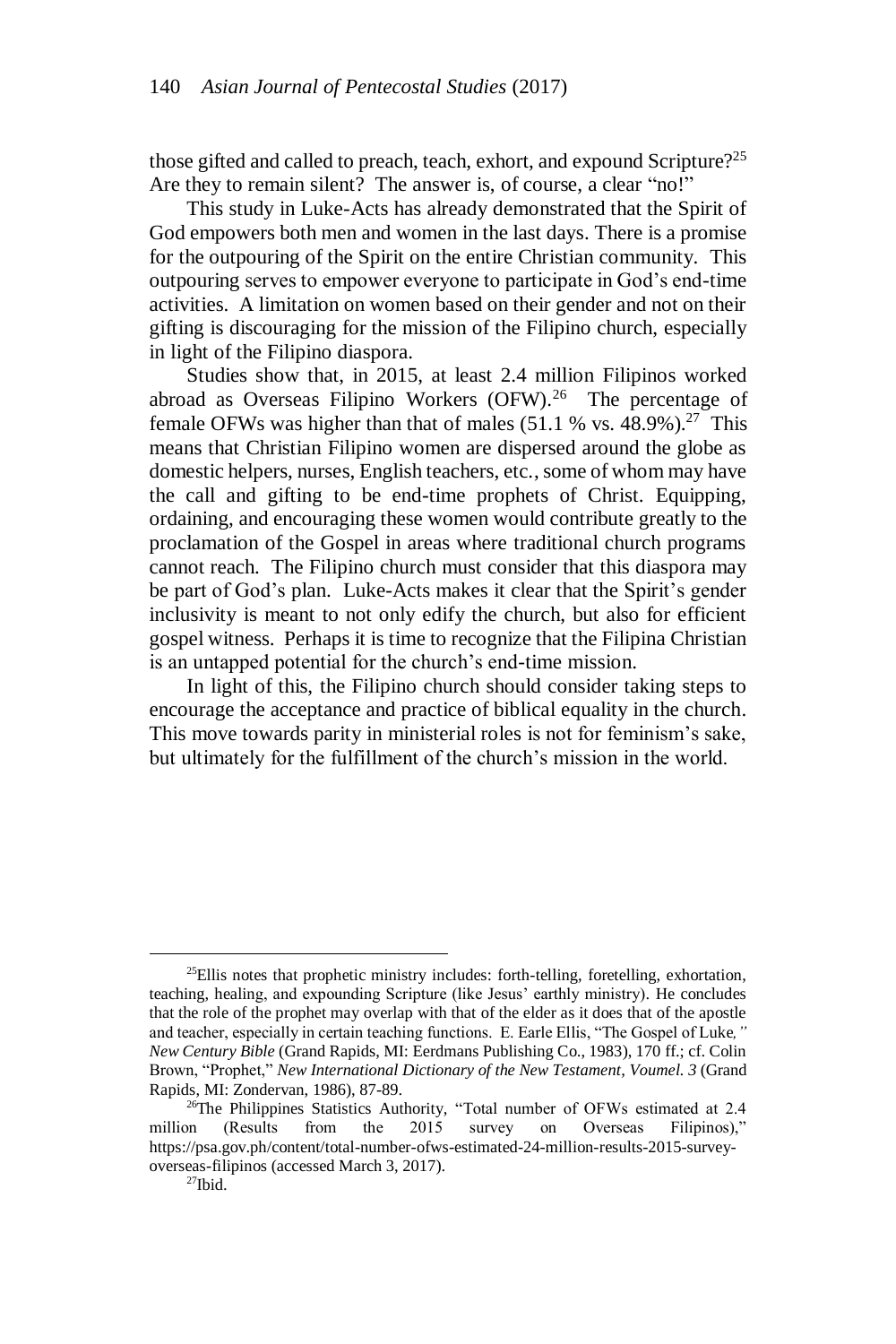#### **Bibliography**

- Archer, Leonie J. "Her Price Is Beyond Rubies: The Jewish Woman in Graeco-Roman Palestine*." Journal for the Study of the Old Testament* Sup 60. Sheffield, UK: Sheffield Academic Press, 1990.
- Arnold, Clinton. "Acts" in Zondervan *Illustrated Bible Backgrounds Commentary*. Grand Rapids, MI: Zondervan, 2002.
- Barrett, C. K. *A Critical and Exegetical Commentary on the Acts of the Apostles: The Acts of the Apostles* Vol. 1. London, UK: T & T Clark, 1994, 2004.
- Bartholomew, Craig G. *Reading Luke: Interpretation, Reflection, Formation*. Milton Keynes, UK: Paternoster Press, 2005.
- Beale, G. K. and D. A. Carson. *Commentary on the New Testament Use of the Old Testament.* Ada, MI: Baker Academic, 2007.
- Beck, James R., and Stanley N. Gundry, eds. *Two Views on Women in Ministry*. Rev. ed. Grand Rapids, MI: Zondervan, 2005.
- Black, Allen. "Women in the Gospel of Luke" in *Essays on Women in Early Christianity,* ed. Osburn, Eugene, OR: Wipf and Stock, 1993.
- Bock, Darrell L. *A Theology of Luke and Acts*. Grand Rapids, MI: Zondervan, 2012.
	- \_\_\_\_\_\_\_\_. "Proclamation from Prophecy and Pattern: Lucan Old Testament Christology*." Journal for the Study of the New Testament*, Sup 12. Sheffield, UK: Sheffield Academic Press, 1987.
		- \_\_\_\_\_\_\_\_. *Baker's Exegetical Commentary on the New Testament: Luke, vol. 1: 1:1-9:50.* Ada, MI: Baker Books, 1994.
- Bovon, Francois. *Das Evangelium nach Lukas,* vol. 1: Lk. 1, 1-9, 50. Evangelisch-katholischer Kommentar zum Neuen Testamanet 3/1. Zurich, GER: Benzinger/Neukirchen-Vluyn: Neukirchener Verlag, 1989.
- Bragado, Erlinda H., ed. *Filipinas in Dialogue: Muslim-Christian Women's Response to Contemporary Challenges.* Manila, Philippines: De La Salle University Press, 1995.
- Brown, Colin (ed.), *New International Dictionary of New Testament Theology vol. 3,* Grand Rapids, MI: Zondervan, 1986.
- Brown, Raymond E. S. S., *The Birth of the Messiah*: *A Commentary on the Infancy Narratives in the Gospels of Matthew and Luke*, rev. ed. New York, NY: Doubleday, 1993.
- Cho, Youngmo. *Spirit and Kingdom in the Writings of Luke and Paul: An Attempt to Reconcile These Concepts*. Eugene, OR: Wipf and Stock, 2005.
- Clouse, Bonnidell. *Women in Ministry: Four Views*. Downers Grove,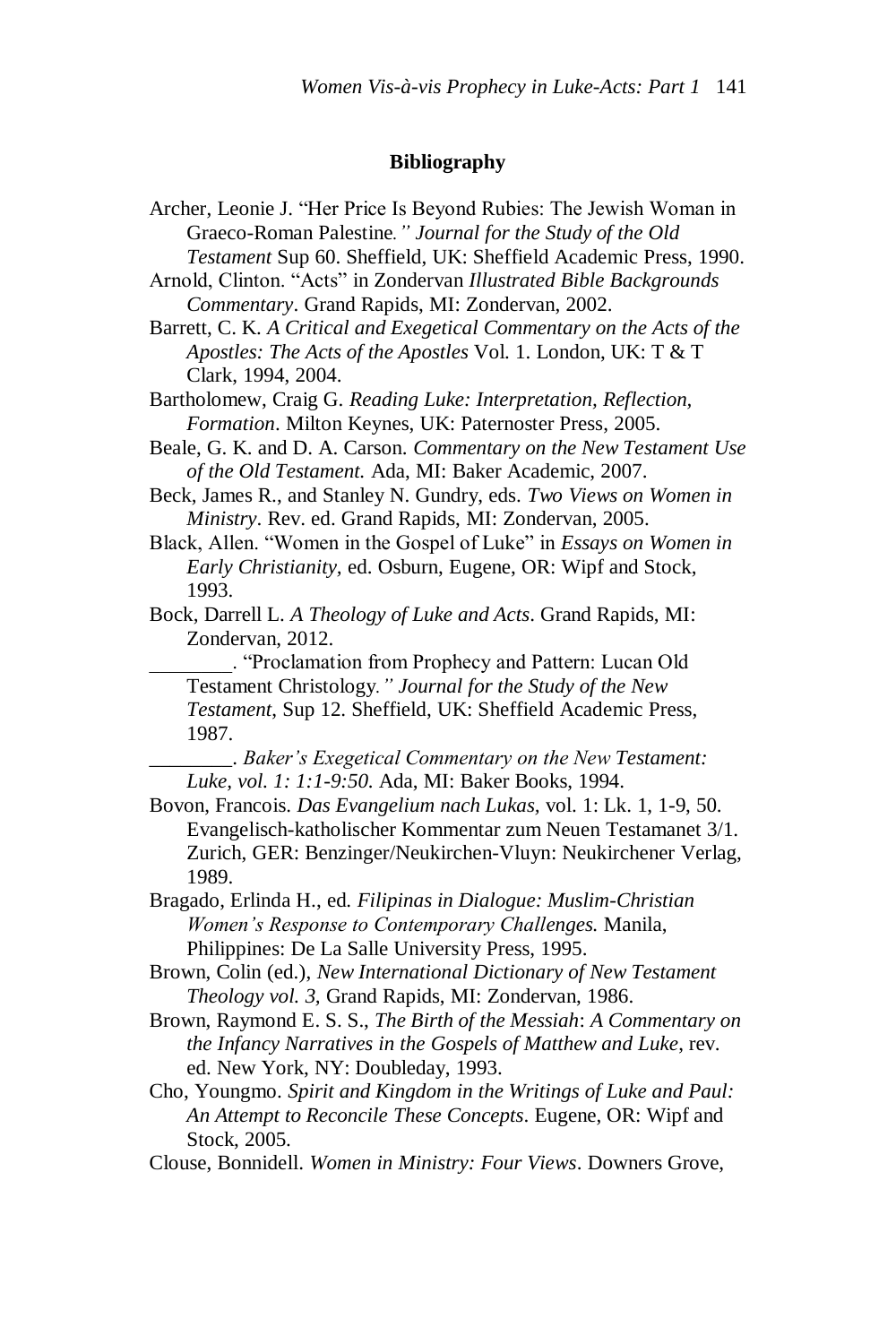IL: InterVarsity Press, 1989.

- Cunningham, Loren and David Joel Hamilton. *Why Not Women? A Fresh Look at Scripture on Women in Missions, Ministry, and Leadership*. Seattle, WA: YWAM Publishing, 2000.
- D' Angelo, Mary Rose. "Women in Luke-Acts: A Redactional View," *Journal of Biblical Literature 109/3*. Atlanta, GA: SBL Press, 1990.
- Danker, Frederick William. *The Concise Greek-English Lexicon of the New Testament* (Chicago: IL: The University Press of Chicago, 2009.
- Dowling, Elizabeth. *Taking Away the Pound: Women, Theology*, *and the Parable of Pounds in the Gospel of Luke*. New York, NY: T & T Clark, Intl., 2007.
- Dunn, J. D. G. "Baptism in the Spirit: A Response to Pentecostal Scholarship on Luke-Acts," *Journal of Pentecostal Theology 3*. Leiden, Netherlands: Brill, 1993.
- Edebe, Ambrose. *Your Women Did Prophesy*. Bloomington, IN: Xlibris, 2012.
- Eusebius of Caesarea. *Historia Ecclessiastica III,* AD 326.
- Fee, Gordon D. *Listening to the Spirit in the Text*. Grand Rapids, MI: Eerdmans Publishing, 2000.
	- \_\_\_\_\_\_\_\_. "Priority of Spirit Gifting for Church Ministry," in *Discovering Biblical Equality: Complementarity Without Hierarchy*, eds. Ronald W. Pierce and Rebecca Merrill Groothius. Downers Grove, IL: IVP Academic, 2001.
- Fiorenza, Elizabeth Schüssler. *In Memory of Her: A Feminist Reconstruction of Christian Origins.* Spring Valley, NY: Crossroad Publishing, 1984.
- Flanagan, Neal M. "The Position of Women in the Writings of St. Luke," *Marianum 40* (1978).
- Forbes, Greg W. and Scott D. Harrower, *Raised from Obscurity: A Narratival and Theological Study of the Characterization of Women in Luke- Acts*. Eugene, OR: Pickwick Publications, 2015.
- Gill, Deborah M. and Barbara Cavaness, *God's Women Then and Now*. Springfield, MO: Grace and Truth, 2004.
- Green, Joel. "The Gospel of Luke" *The New International Commentary of the New Testament*. Grand Rapids, MI: Eerdmans Publishing, 1997.
	- \_\_\_\_\_\_\_\_. *New Testament Theology: The Theology of the Gospel of Luke*. Cambridge, UK: Cambridge University Press, 1995.
- Grenz, Stanley J., and Denise Muir Kjesbo. *Women in the Church: A Biblical Theology of Women in Ministry*. Downers Grove, IL.: InterVarsity Press, 1995.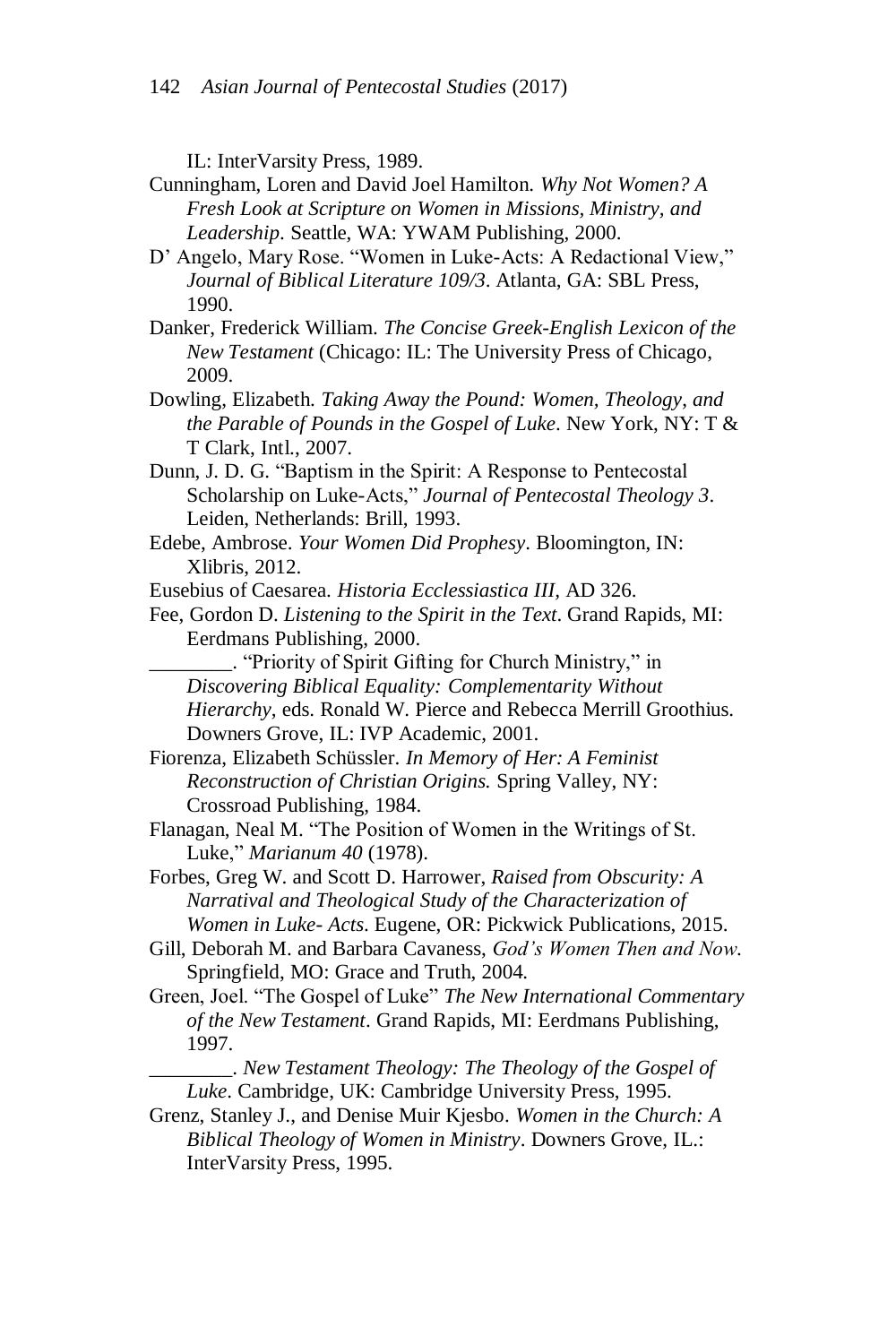- Grudem, Wayne. *The Gift of Prophecy in the New Testament and Today.* Westchester, IL: Crossway Books, 1988.
- Hasel, Gerhard. *New Testament Theology: Basic Issues in the Current Debate.* Grand Rapids, MI: Eerdmans Publishing, 1978.
- Hill, D. *New Testament Prophecy.* London, UK: Marshall, Morgan, & Scott, 1979.
- Hospodar, B. "*Meta Spoudes* in Lk. 1:39," *Catholic Biblical Quarterly*  18 (1956).
- House, H. Wayne. *The Role of Women in Ministry Today*. Nashville, TN.: Thomas Nelson, 1990.
- Johnson, Alan F. *How I Changed My Mind about Women in Leadership: Compelling Stories from Prominent Evangelicals*. Grand Rapids MI: Zondervan, 2010.
- Johnson, Luke Timothy. *Prophetic Jesus, Prophetic Church: The Challenge of Luke-Acts to Contemporary Christians*. Grand Rapids, MI: Eerdmans Publishing, 2011.
	- \_\_\_\_\_\_\_\_. *The Literary Function of Possessions in Luke-Acts,* Society of Biblical Literature Dissertation Series 39, Missoula, MT (1977).
- Karris, Robert. "Women and Discipleship in Luke" in *A Feminist Companion to Luke*, ed. Amy- Jill Levine. New York, NY: Sheffield Academic Press, 2002.
- Keener, Craig. *Acts: An Exegetical Commentary: Introduction and 1:1- 2:47,* Vol. 1. Ada, MI: Baker Academic, 2012.
	- \_\_\_\_\_\_\_\_. *The Spirit in the Gospel and Acts: Divine Purity and Power.* Peabody, MA: Hendrickson Publishers, 1997.
	- \_\_\_\_\_\_\_\_. *Paul, Women and Wives; Wives: Marriage and Women's Ministry in the Letters of Paul*. Peabody, MA: Hendrickson Publishers, 1992.
- Köstenberger, Andreas J. and Richard D. Patterson. *Invitation to Biblical Interpretation: Exploring the Hermeneutic Triad of History, Literature, and Theology.* Grand Rapids, MI: Kregel Publications, 2011.
- Levine, Amy-Jill. *A Feminist Companion to Luke.* New York, NY: Sheffield Academic Press, 2002.
- Maddox, Robert. *The Purpose of Luke-Acts.* Edinburgh, Scotland: T & T Clark Ltd., 1982.
- Maly, Eugene H. "Women and the Gospel of Luke," *Biblical Theology Bulletin* 10 (1980).
- Marshall, I. Howard. *Tyndale New Testament Commentaries: The Acts of the Apostles*. Grand Rapids, MI: Eerdmans Publishing, 1980.
- Menzies, Robert P. *Pentecost: This Story Is Our Story*. Springfield, MO: Gospel Publishing House, 2013.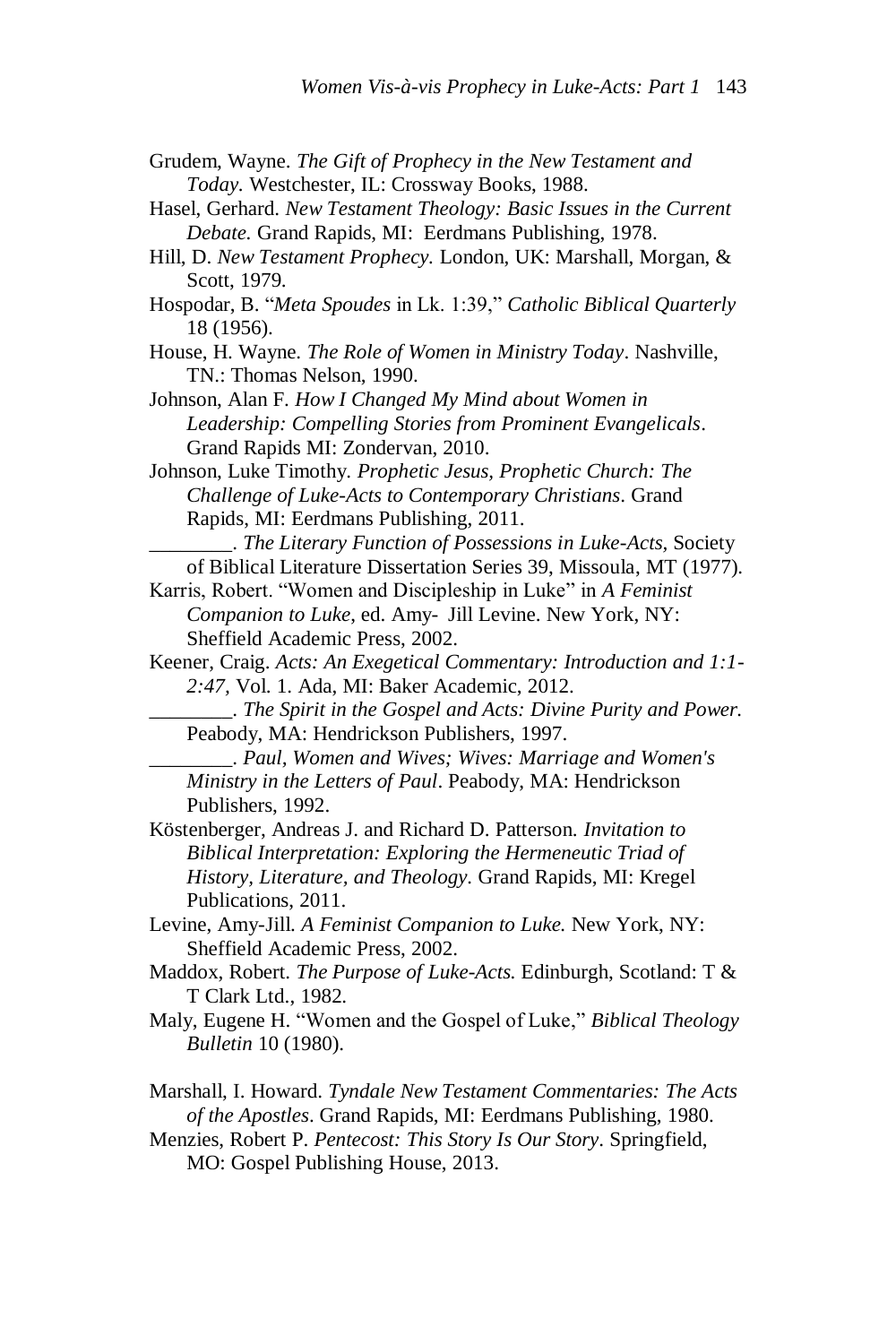\_\_\_\_\_\_\_\_. *Empowered for Witness: The Spirit in Luke-Acts.* New York, NY: T & T Clark, 2004. \_\_\_\_\_\_\_\_. *The Development of Early Christian Pneumatology with Special Reference to Luke-Acts*. Sheffield, UK: Sheffield Academic Press, 1994. \_\_\_\_\_\_\_\_." The Development of Early Christian Pneumatology with Special Reference to Luke-Acts*,*" *Journal for the Study of the New Testament*, Sup 54 (1991). \_\_\_\_\_\_\_\_. "The Distinctive Character of Luke's Pneumatology," *Paraclete 25* (1991). \_\_\_\_\_\_\_\_. "The Spirit of Prophecy, Luke-Acts and Pentecostal Theology: A Response to Max Turner," *Journal of Pentecostal Theology* 15 (1999). Metzger, Bruce M. *Word Biblical Commentary*. Vol. Acts. Waco, TX: Word Books, 1982. Minear, P. S. *To Heal and to Reveal: Prophetic Vocation According to Luke.* New York, NY: Seabury Press, 1976. Neyrey, Jerome H. *The Social World of Luke-Acts: Models of Interpretation*, Peabody, MA: Hendrickson Publishers, 1991. Nolland, John. *Word Biblical Commentary: Luke 1:1-9:20,* 35A. Colombia: Word, Inc., 1989. Osborne, Grant R. *The Hermeneutical Spiral: A Comprehensive Introduction to Biblical Interpretation.* Downers Grove, IL: InterVarsity Press, 1991. Pao, David W. and Eckhard J. Schnabel, "Luke" in *Commentary on the New Testament Use of the Old Testament*, eds. G. K. Beale and D. A. Carson. Ada, MI: Baker Academic, 2007. Parvev, Constance. "The Theology and Leadership of Women in the New Testament," in *Religion and Sexism*, ed. Rosemary Bradford Ruether. New York, NY: Simon and Schuster, 1974. Petersen, John. *Reading Women's Stories: Female Characters in the Hebrew Bible*. Minneapolis, MN: Fortress Press, 2004. Philippines Statistics Authority, "Total number of OFWs estimated at 2.4 million (Results from the 2015 survey on Overseas Filipinos)," https://psa.gov.ph/content/total-number-ofws-estimated-24 million-results-2015-survey-overseas-filipinos (accessed March 3, 2017) Pierce, Ronald W. and Rebecca Merril Groothius, eds. *Discovering Biblical Equality: Complementarity Without Hierarchy*. Downers Grove, IL: InterVarsity Press, 2004. Piper, John, ed. *Recovering Biblical Manhood and Womanhood: A Response to Evangelical Feminism*. Wheaton, IL: Crossway Books, 1991.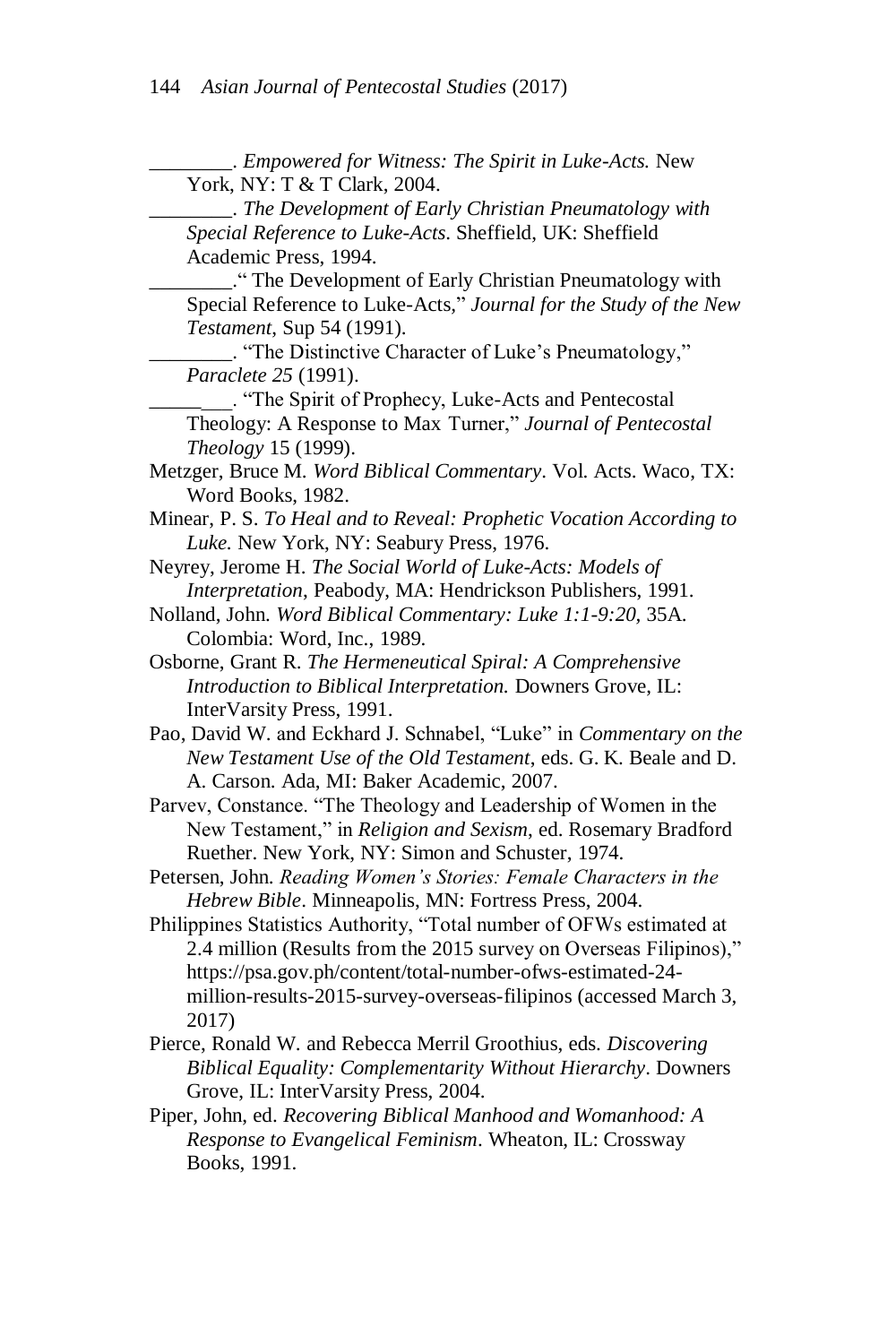- Plummer, Alfred. *A Critical and Exegetical Commentary on the Gospel according to St. Luke*, eds. C. A. Briggs, S. R. Driver, and A. Plummer, ICC series. New York, NY: Charles Scribner's Sons, 1906.
- Powell, Mark Allan. *What Are They Saying about Luke?* Mahwah, NJ: Paulist Press, 1989.
- Pui-lan, Kwok. *Introducing Asian Feminist Theology (Introductions in Feminist Theology),* Series 4. Sheffield, UK: Sheffield Academic Press, 2000.
- Reiling, J. and J. L. Swellengrebel, *A Translator's Handbook of the Gospel of Luke*, Helps for Translators Series. New York, NY: United Bible Societies, 1971.
- Ruether, Rosemary Bradford. *Religion and Sexism*. New York, NY: Simon and Schuster, 1974.
- Ruis-Camps, Josep and Jenny Reed-Heinundinger, "The Message of Acts in Codex Bezae: A Comparison with the Alexandrian Traditions," *Library of New Testament Studies.* London, UK: T & T Clark, 2004.
- Runge, Steve. "Joel 2:28-32a in Acts 2:17-21: The Discourse and Text-Critical Implications of Variations from the LXX" in 'Greek Bible' Section, *SBL Annual Meeting.* San Diego, CA: Nov. 17-20, 2007.
- Russell, Letty M. *Dictionary of Feminist Theologies*. Louisville, KY.: Westminster John Knox Press, 1996.
- Seim, Turid Karlsen. *The Double Message: Patterns of Gender in Luke and Acts.* Edinburgh, Scotland: T& T Clark Ltd., 1994.
- Shillington, V. G. *An Introduction to the Study of Luke-Acts*. London, UK: T & T Clark, 2007.
- Spencer, F. Scott. "Out of Mind, Out of Voice: Slave-Girls and Prophetic Daughters in Luke-Acts," *Biblical Interpretation 7, 2* (1999).
- Stephenson, Lisa P. *Dismantling the Dualisms for American Pentecostal Women in Ministry a Feminist-Pneumatological Approach*. Leiden, Netherlands: Brill, 2012.
- Stratzicich, John. *Joel's Use of Scripture and the Scripture's Use of Joel: Appropriation and Resignification in Second Temple Judaism and Early Christianity*. Leiden, Netherlands: Brill, 2007.
- Strauss, Mark L. "Luke" in *Zondervan Illustrated Bible Backgrounds Commentary*, ed. Arnold, Clinton. Grand Rapids, MI: Zondervan, 2002.
- Stronstad, Roger. *The Prophethood of All Believers: A Study in Luke's Charismatic Theology.* Sheffield, UK: Sheffield Academic Press, 1999, 2003.